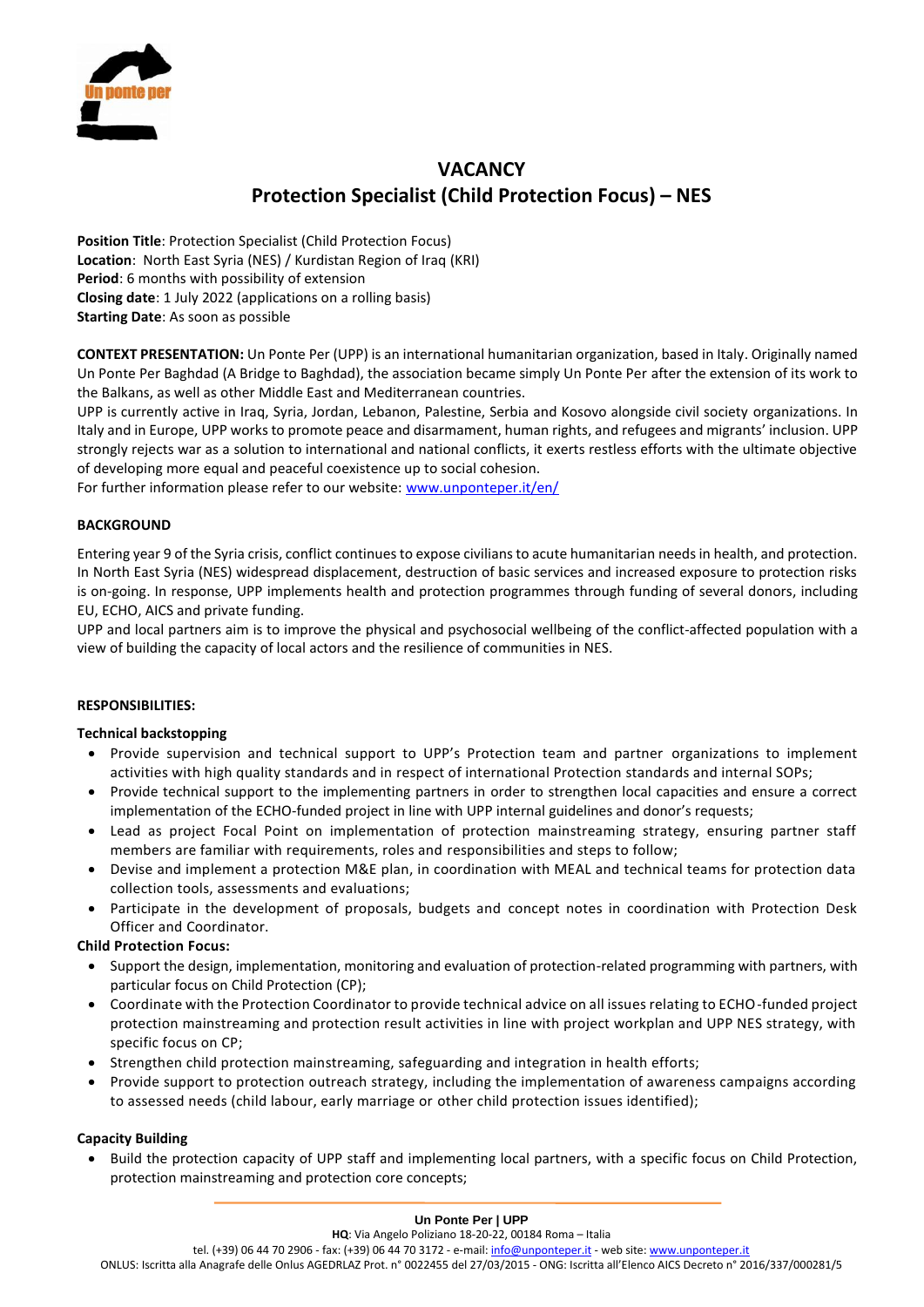

- Contribute to the missions integrated protection mainstreaming in health and other sectors through community-based protection methods;
- Update and lead the roll out of internal SOPs on prevention, outreach activities, information dissemination and awareness raising initiatives, with specific focus on child related activities;
- Promote and implement effective measures to identify, prevent and reduce protection issues, with specific focus on CP;
- Lead capacity building efforts on CP Case Management;
- Liaise with other health/protection technical specialists/coordinators on synergies with SGBV/ women protection and empowerment activities;
- Support the Protection Coordinator in the development and implementation of NES level protection plans in coordination with Desk Officer and Head of Mission.

# **Staff mentoring**

- Support Project Managers and Protection Coordinator in the recruitment, management and supervision of UPP and partners local protection staff;
- Provide mentoring and guidance on protection issues to UPP Protection team staff and implementing partner staff, including field staff in direct contact to persons of concern;
- Provide specific close follow up, mentoring and supervision to Child Protection response and prevention UPP and partner staff, in accordance with Capacity Building Programme.

# **Monitoring & Reporting**

- Undertake regular field monitoring visits to assess progress and identify technical quality issues and/or other implementation issues, provide solutions and implement modifications as required;
- Monitor protection referrals and report on incidents through working relations with program staff, partners and other stakeholders;
- Contribute to UPP data collection, and provide support to MEAL team to ensure that UPP FCRM is child-friendly;
- Assist in the drafting of reports, as well as in the development of a harmonized reporting system across the project in the specific area of work;
- Contribute to technical annexes and qualitative reports, with a specific focus on CP.
- Act as technical Focal Point for Monthly, Interim, Final and ad-hoc ECHO-funded project related reports.

#### **Coordination & Representation**

- Maintain close coordination with Project Management and technical teams;
- Liaise and maintain good relations with local partners, other INGO and with all relevant stakeholders;
- Stay abreast of developments in the area that have an impact on the protection environment and represent UPP at relevant cluster / working group and other meetings;
- Represent UPP and participate to donor meetings, upon request of Protection Coordinator or Desk Officer;
- Performing any other task relevant to the project and position assigned by the HoM and Protection Coordinator.

#### **REQUIREMENTS:**

#### *Education & experience*

- University degree in Social Sciences, Social Work, Human Rights, International Affairs or related fields.
- 3+ years relevant professional experience in Community Based Protection, including 2 years in Child Protection;
- Experience in designing and delivering training programmes on protection and child protection in emergencies;
- Experience in Child Protection Case Management services, Youth / Child-Friendly Spaces and/or PSS activities.
- Experience in delivering technical guidance such as producing protection technical documents, assessments, evaluations and reporting on protection activities/issues;
- Experience in reviewing and aligning sector tools and strategic documents in line with protection standards;

# *Skills*

- Proven communication and behavioral skills to work directly with affected communities, including children;
- Proven record of positive collaborative experience with local counterparts (CSOs, local NGOs, and others);
- Experience of planning, organizing and prioritizing work, working under pressure and matching deadlines;

#### **Un Ponte Per | UPP**

tel. (+39) 06 44 70 2906 - fax: (+39) 06 44 70 3172 - e-mail[: info@unponteper.it](mailto:info@unponteper.it) - web site[: www.unponteper.it](http://www.unponteper.it/)

ONLUS: Iscritta alla Anagrafe delle Onlus AGEDRLAZ Prot. n° 0022455 del 27/03/2015 - ONG: Iscritta all'Elenco AICS Decreto n° 2016/337/000281/5